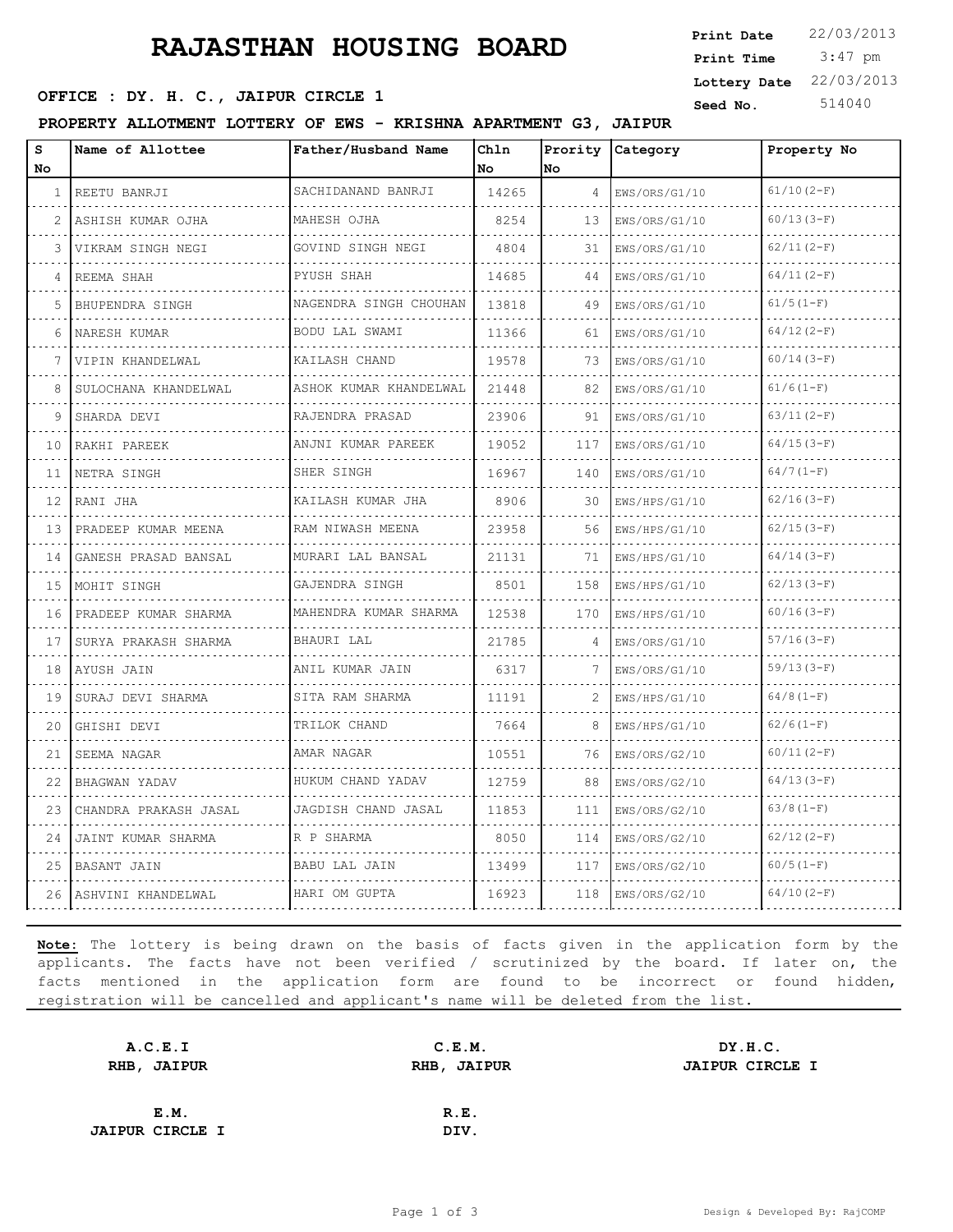# **RAJASTHAN HOUSING BOARD**

## **SEED OFFICE : DY. H. C., JAIPUR CIRCLE 1** Seed No. 514040

**PROPERTY ALLOTMENT LOTTERY OF EWS - KRISHNA APARTMENT G3, JAIPUR**

| s<br>No | Name of Allottee          | Father/Husband Name                | Chln<br>No | Prority<br>No | Category      | Property No  |
|---------|---------------------------|------------------------------------|------------|---------------|---------------|--------------|
| 27      | SUMIT PATHAK<br>.         | LAXMAN JI PATHAK                   | 8509       | 124           | EWS/ORS/G2/10 | $64/16(3-F)$ |
| 28      | RAKESH KUMAR BASSI        | HARI RAM BASSI                     | 5088       | 149           | EWS/ORS/G2/10 | $58/15(3-F)$ |
| 29      | SONU KUMAR SAINI          | RAMESH CHAND SAINI                 | 4136       | 159           | EWS/ORS/G2/10 | $58/10(2-F)$ |
| 30      | PREM CHAND JAIN           | .<br>GAJANAND JAIN                 | 2425       | 69            | EWS/HPS/G2/10 | $63/16(3-F)$ |
| 31      | URMILA SHARMA             | MOHAN PRAKASH                      | 83         | 141           | EWS/HPS/G2/10 | $63/10(2-F)$ |
| 32      | VINAY GOYAL               | RAMESH GOYAL                       | 10838      | 147           | EWS/HPS/G2/10 | $60/7(1-F)$  |
| 33      | PURUSOTTAM LAL MAHESHWARI | <u>.</u><br>HARIBALLABH MAHESHWARI | 867        | 171           | EWS/HPS/G2/10 | $59/8(1-F)$  |
| 34      | DILIP KUMAR               | RAM CHANDRA                        | 17857      | 237           | EWS/HPS/G2/10 | $64/5(1-F)$  |
| 35      | MUKESH KUMAR MAMODIA      | NAND LAL MAMODIA                   | 15723      | 2             | EWS/ORS/G2/10 | $62/14(3-F)$ |
| 36      | SIDHANT RATAN CHATURVEDI  | ANAND RATAN CHATURVEDI             | 12758      | 5.            | EWS/ORS/G2/10 | $63/13(3-F)$ |
| 37      | BASANT BASNIWAL           | NANU RAM KUMAWAT                   | 12914      | 18            | EWS/ORS/G2/10 | $64/9(2-F)$  |
| 38      | HARI SINGH RAJAWAT        | HIMMAT SINGH RAJAWAT               | 20000      | 1             | EWS/HPS/G2/10 | $59/6(1-F)$  |
| 39      | SAROJ                     | NARENDRA SINGH                     | 12105      | 12            | EWS/ORS/G4/10 | $58/7(1-F)$  |
| 40      | MANJU MEGHWAL             | RAMOTAR SINGH                      | 12083      | 15            | EWS/ORS/G4/10 | $59/14(3-F)$ |
| 41      | RAJ KUMAR                 | RUDHA RAM                          | 4268       | 31            | EWS/ORS/G4/10 | $63/6(1-F)$  |
| 42      | SURESH CHAND MEHRA        | RAM DHAN MEHRA<br>.                | 13720      | 37            | EWS/ORS/G4/10 | $61/13(3-F)$ |
| 43      | RAHUL BHAGOTIA            | GHANSHYAM BHAGOTIA                 | 14688      | 38            | EWS/ORS/G4/10 | $63/5(1-F)$  |
| 44      | RAMESH MAHAWAR            | TARA CHAND MAHAWAR                 | 19371      | 19            | EWS/HPS/G4/10 | $63/14(3-F)$ |
| 45      | BHUPENDRA KUMAR JALTHURIA | MADAN LAL                          | 16228      | 27            | EWS/HPS/G4/10 | $63/15(3-F)$ |
| 46      | MANISH KUMAR DEVAL        | MADAN SINGH DEVEL                  | 4699       | 46            | EWS/HPS/G4/10 | $57/13(3-F)$ |
| 47      | SUMITRA MEENA             | RAJENDRA PRASAD MEENA              | 13676      | 23            | EWS/ORS/G4/10 | $61/15(3-F)$ |
| 48      | MEERA KUMARI MEENA        | VIJENDRA KUMAR MEENA               | 12500      | 24            | EWS/HPS/G4/10 | $60/15(3-F)$ |
| 49      | SUNITA MEENA              | MUKESH MEENA                       | 4267       | 35            | EWS/HPS/G4/10 | $62/8(1-F)$  |
| 50      | RADESHYAM RAJPUT          | CHATRA SINGH RATHORE               | 12065      | 6             | EWS/ORS/G6/10 | $64/6(1-F)$  |
| 51      | SUGANI DEVI               | RUGA RAM                           | 13238      | 17            | EWS/HPS/G6/10 | $57/14(3-F)$ |

**List of remaining houses (18):** 

**Note:** The lottery is being drawn on the basis of facts given in the application form by the applicants. The facts have not been verified / scrutinized by the board. If later on, the facts mentioned in the application form are found to be incorrect or found hidden, registration will be cancelled and applicant's name will be deleted from the list.

| A.C.E.I                | C.E.M.      | DY.H.C.                |
|------------------------|-------------|------------------------|
| <b>RHB, JAIPUR</b>     | RHB, JAIPUR | <b>JAIPUR CIRCLE I</b> |
|                        |             |                        |
| E.M.                   | R.E.        |                        |
| <b>JAIPUR CIRCLE I</b> | DIV.        |                        |

3:47 pm

**Print Date**  $22/03/2013$ 

**Lottery Date** 22/03/2013

**Print Time**